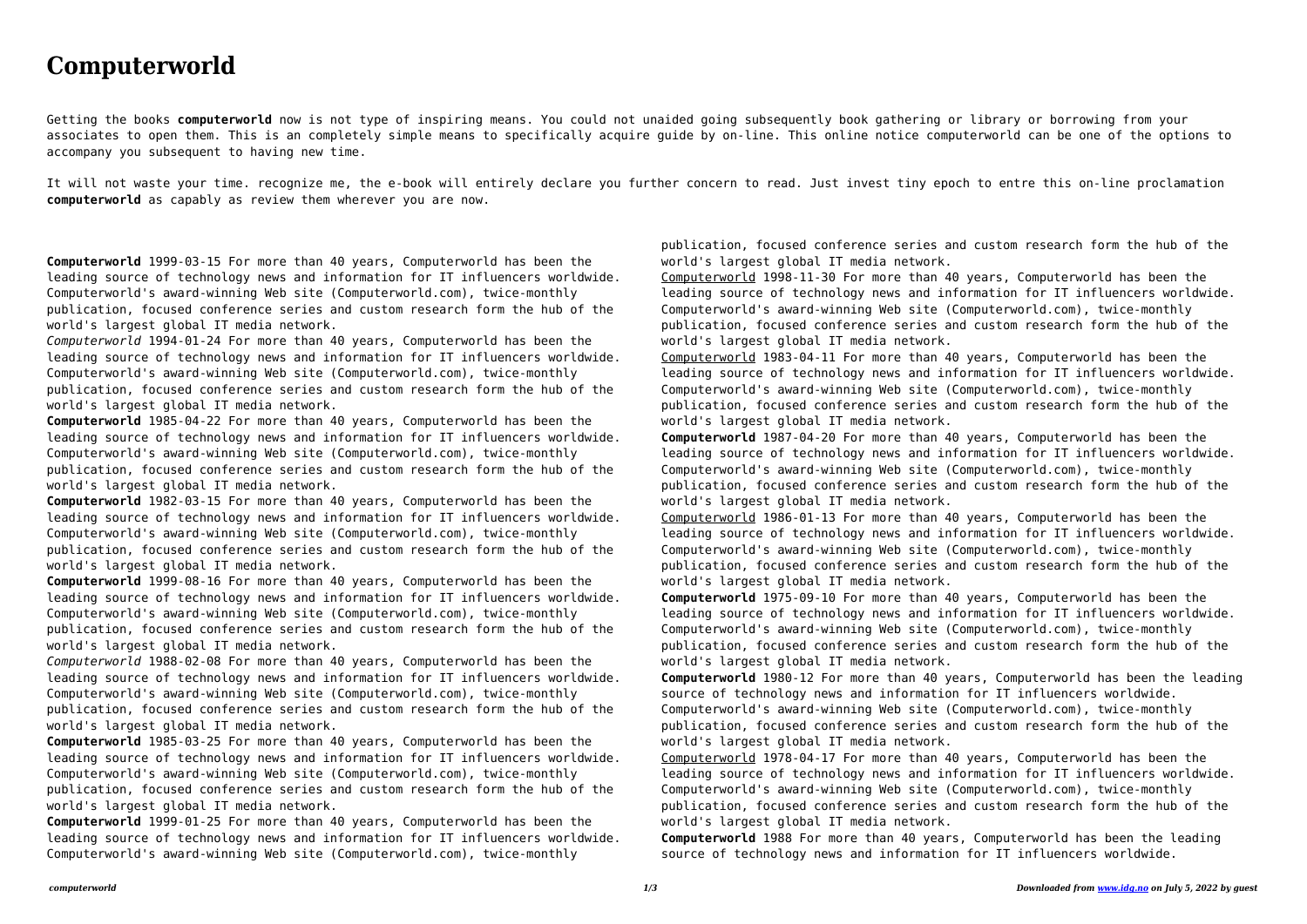Computerworld's award-winning Web site (Computerworld.com), twice-monthly publication, focused conference series and custom research form the hub of the world's largest global IT media network.

**Computerworld** 1993-08-23 For more than 40 years, Computerworld has been the leading source of technology news and information for IT influencers worldwide. Computerworld's award-winning Web site (Computerworld.com), twice-monthly publication, focused conference series and custom research form the hub of the world's largest global IT media network.

Computerworld 1993-11-01 For more than 40 years, Computerworld has been the leading source of technology news and information for IT influencers worldwide. Computerworld's award-winning Web site (Computerworld.com), twice-monthly publication, focused conference series and custom research form the hub of the world's largest global IT media network.

*Computerworld* 1982-06-07 For more than 40 years, Computerworld has been the leading source of technology news and information for IT influencers worldwide. Computerworld's award-winning Web site (Computerworld.com), twice-monthly publication, focused conference series and custom research form the hub of the world's largest global IT media network.

Computerworld 1996-09-09 For more than 40 years, Computerworld has been the leading source of technology news and information for IT influencers worldwide. Computerworld's award-winning Web site (Computerworld.com), twice-monthly publication, focused conference series and custom research form the hub of the world's largest global IT media network.

*Computerworld* 1980-05-05 For more than 40 years, Computerworld has been the leading source of technology news and information for IT influencers worldwide. Computerworld's award-winning Web site (Computerworld.com), twice-monthly publication, focused conference series and custom research form the hub of the world's largest global IT media network.

Computerworld 1977-09-26 For more than 40 years, Computerworld has been the leading source of technology news and information for IT influencers worldwide. Computerworld's award-winning Web site (Computerworld.com), twice-monthly publication, focused conference series and custom research form the hub of the world's largest global IT media network.

Computerworld 2000-04-03 For more than 40 years, Computerworld has been the leading source of technology news and information for IT influencers worldwide. Computerworld's award-winning Web site (Computerworld.com), twice-monthly publication, focused conference series and custom research form the hub of the world's largest global IT media network.

*Computerworld* 1984-11 For more than 40 years, Computerworld has been the leading source of technology news and information for IT influencers worldwide. Computerworld's award-winning Web site (Computerworld.com), twice-monthly publication, focused conference series and custom research form the hub of the world's largest global IT media network.

Computerworld 2001-12-10 For more than 40 years, Computerworld has been the leading source of technology news and information for IT influencers worldwide. Computerworld's award-winning Web site (Computerworld.com), twice-monthly publication, focused conference series and custom research form the hub of the world's largest global IT media network.

Computerworld Alfred Elton Van Vogt 1983

**Computerworld** 1985-10-07 For more than 40 years, Computerworld has been the leading source of technology news and information for IT influencers worldwide.

Computerworld's award-winning Web site (Computerworld.com), twice-monthly publication, focused conference series and custom research form the hub of the world's largest global IT media network.

**Computerworld** 1985-09-30 For more than 40 years, Computerworld has been the leading source of technology news and information for IT influencers worldwide. Computerworld's award-winning Web site (Computerworld.com), twice-monthly publication, focused conference series and custom research form the hub of the world's largest global IT media network.

**Computerworld** 1981-10-26 For more than 40 years, Computerworld has been the leading source of technology news and information for IT influencers worldwide. Computerworld's award-winning Web site (Computerworld.com), twice-monthly publication, focused conference series and custom research form the hub of the world's largest global IT media network.

**Computerworld** 1986-10-27 For more than 40 years, Computerworld has been the leading source of technology news and information for IT influencers worldwide. Computerworld's award-winning Web site (Computerworld.com), twice-monthly publication, focused conference series and custom research form the hub of the world's largest global IT media network.

*Computerworld* 1984-12-24 For more than 40 years, Computerworld has been the leading source of technology news and information for IT influencers worldwide. Computerworld's award-winning Web site (Computerworld.com), twice-monthly publication, focused conference series and custom research form the hub of the world's largest global IT media network.

**Computerworld** 1983-07-11 For more than 40 years, Computerworld has been the leading source of technology news and information for IT influencers worldwide. Computerworld's award-winning Web site (Computerworld.com), twice-monthly publication, focused conference series and custom research form the hub of the world's largest global IT media network.

**Computerworld** 2000-03-06 For more than 40 years, Computerworld has been the leading source of technology news and information for IT influencers worldwide. Computerworld's award-winning Web site (Computerworld.com), twice-monthly publication, focused conference series and custom research form the hub of the world's largest global IT media network.

Computerworld 1973-08-29 For more than 40 years, Computerworld has been the leading source of technology news and information for IT influencers worldwide. Computerworld's award-winning Web site (Computerworld.com), twice-monthly publication, focused conference series and custom research form the hub of the world's largest global IT media network.

Computerworld 1985-07-22 For more than 40 years, Computerworld has been the leading source of technology news and information for IT influencers worldwide. Computerworld's award-winning Web site (Computerworld.com), twice-monthly publication, focused conference series and custom research form the hub of the world's largest global IT media network.

**Computerworld** 1976-12-20 For more than 40 years, Computerworld has been the leading source of technology news and information for IT influencers worldwide. Computerworld's award-winning Web site (Computerworld.com), twice-monthly publication, focused conference series and custom research form the hub of the world's largest global IT media network.

*Computerworld* 1980-10-20 For more than 40 years, Computerworld has been the leading source of technology news and information for IT influencers worldwide. Computerworld's award-winning Web site (Computerworld.com), twice-monthly